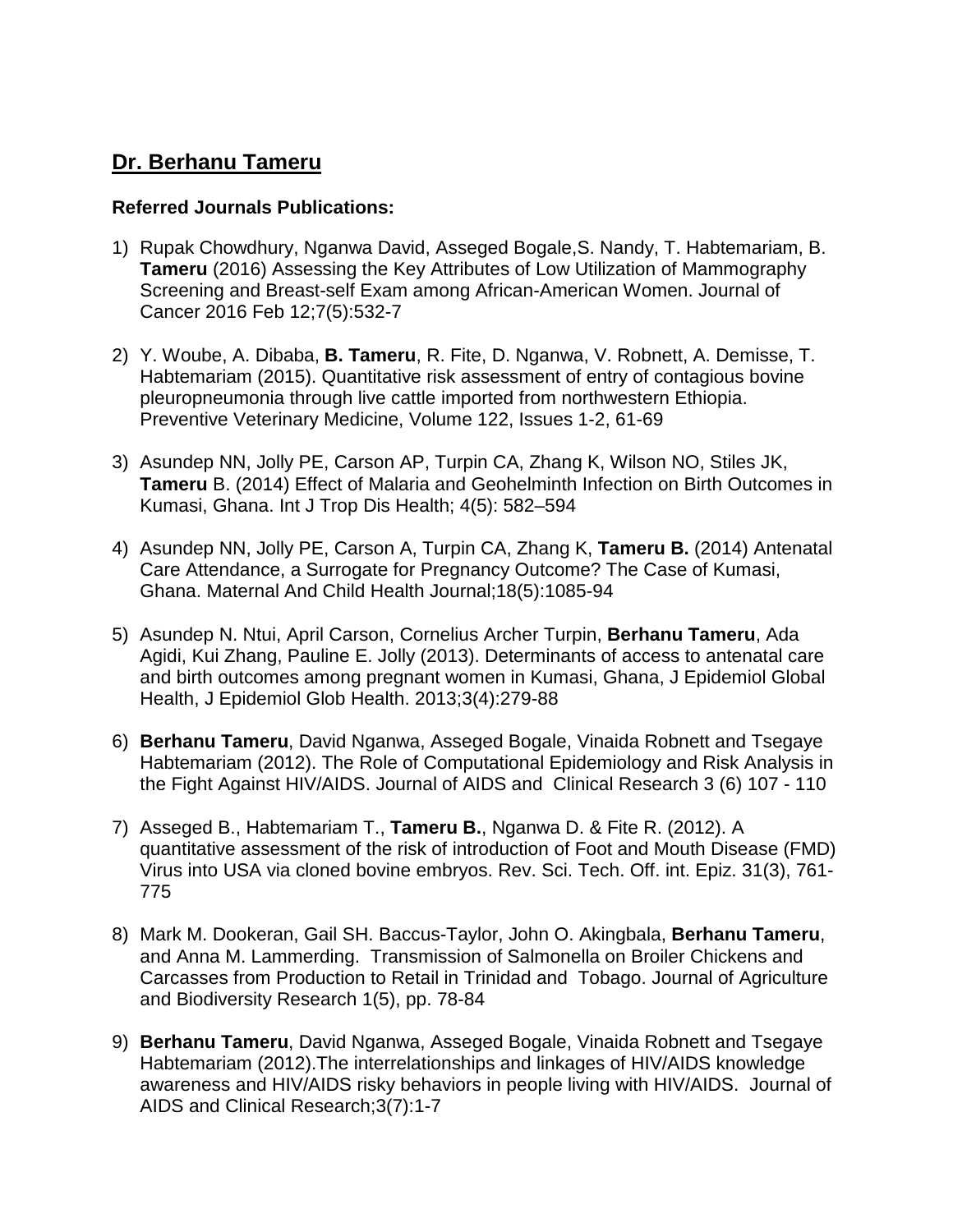- 10)Gemechu B. Gerbi, Tsegaye Habtemariam, David Nganwa, Vinaida Robnett, and **Berhanu Tameru**, (2012). Psychosocial factors as predictors of HIV/AIDS risky behaviors among People Living with HIV/AIDS. Journal of AIDS and HIV Research ;  $4(1): 8 - 16$
- 11)Asseged, B.D., Habtemariam T., **Tameru B.**, Nganwa D. (2012). The risk of introduction of Equine infectious anemia virus into USA via cloned horse embryos imported from Canada. Theriogenology. 77, 445–458
- 12)Gemechu B. Gerbi, Tsegaye Habtemariam, David Nganwa, Vinaida Robnett, and **Berhanu Tameru,** (2012).The association between religious affiliation and frequency of attendance at religious services on HIV risky behaviors among People Living with HIV/AIDS. Journal of AIDS and HIV Research 2011;4(1):8-16
- **13)**Rodriguez S, Fadlalla K, Graham T, **Tameru** B, Fermin CD, Samuel T. Immunohistochemical Evaluation of AKT Protein Activation in Canine Mast Cell Tumours. J Comp Pathol. 2012 Aug-Oct;147(2-3):171-6
- 14)Gemechu B. Gerbi, Tsegaye Habtemariam, **Berhanu Tameru**, David Nganwa, and Vinaida Robnett (2011). A quantitative risk assessment of multiple factors influencing HIV/AIDS transmission through unprotected sex among HIV-seropositive men. AIDS care ;24(3):331-9
- 15)Ehsan Abdalla, Tsegaye HabteMariam, David Nganwa, Asseged B. Dibaba, Gemechu Gerbi, Robnett Vinaida, and **Berhanu Tameru** (2011). Epidemiology of influenza A H1N1 virus in the U.S. Journal of Health Care for the Poor and Underserved 22 (2011): 39–60
- 16)Gemechu B. Gerbi, Tsegaye Habtemariam, **Berhanu Tameru**, David Nganwa, and Vinaida Robnett (2011). Psychosocial Responses Associated with Perceived Risk of Cancer in An African-American Community. Psychological Reports: Vol. 109, Iss.1: 93-98
- 17)Gemechu B. Gerbi, Tsegaye Habtemariam, **Berhanu Tameru**, David Nganwa, and Vinaida Robnett (2011). A comparative study of substance use before and after establishing HIV infection status among people living with HIV/AIDS. Journal of Substance Use: 16(6):464-475
- 18)Gemechu B. Gerbi, Tsegaye Habtemariam, **Berhanu Tameru**, David Nganwa, and Vinaida Robnett (2011). The Association Between Substance Use and Risky Sexual Behaviors Among Middle School Children. Journal of Substance Use: 16(5):339-347
- 19)Carter VL, Tippett F, Anderson DL, **Tameru B**(2010) Increasing prostate cancer screening among African American men. J Health Care Poor Underserved;21(3):91- 106.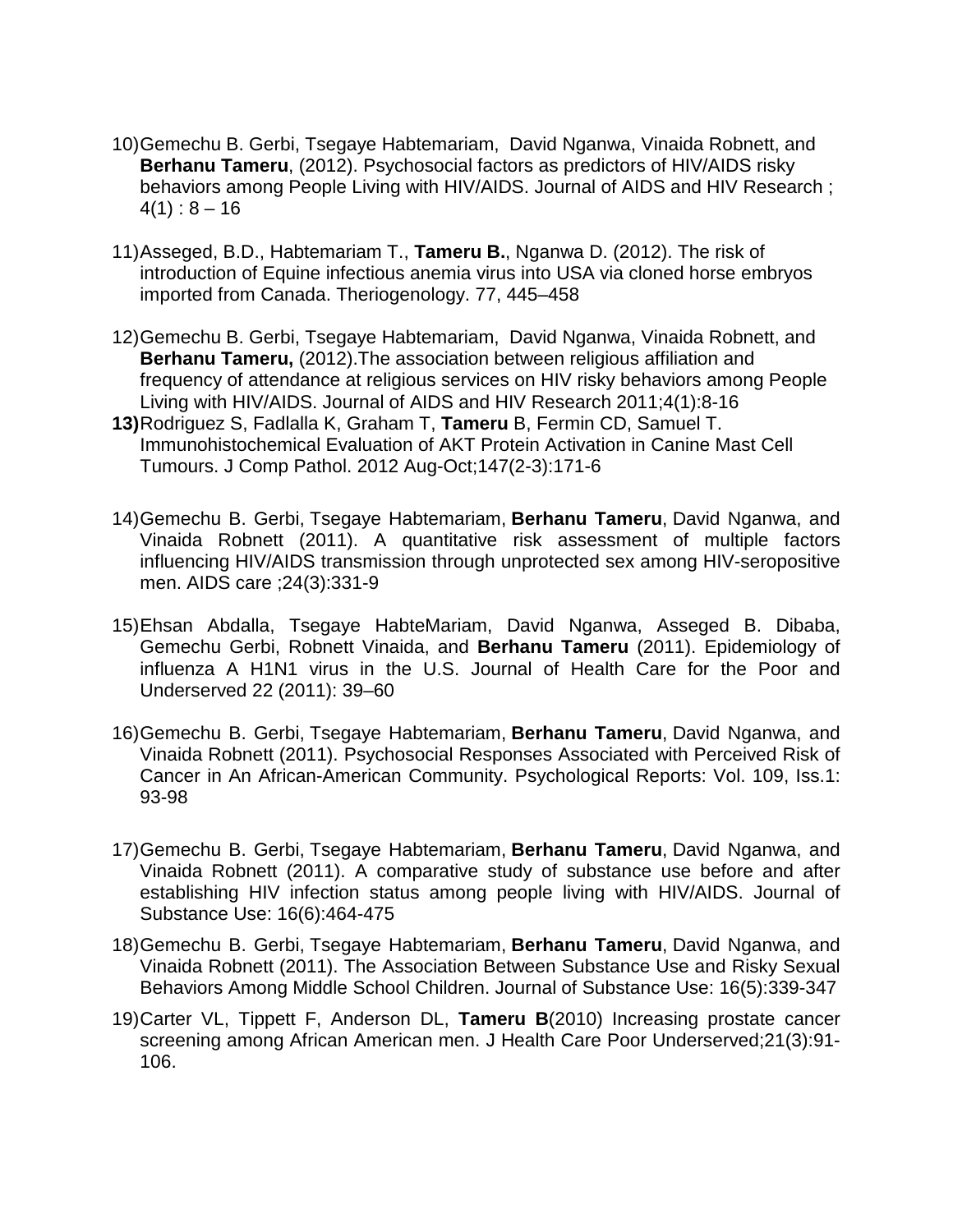- 20)**Tameru B**, Habtemariam T, Nganwa D, Gerbi G, Bogale A, Robnett V, Wilson W. (2010) Assessing HIV/AIDS intervention strategies using an integrative macro-micro level computational epidemiologic modeling approach. Ethn Dis. 2010 (20):207-10
- 21)Lane, C., **Tameru, B.**, Habtemariam, T., Nganwa, D., Asseged, B., Wilson, S., Robnett, V. (2010) A quantitative risk assessment for the likelihood of introduction of highly pathogenic avian influenza strain H5N1 into USA hunters' retriever dogs. Avian Diseases Journal 2010 (54):699-706
- 22)Nganwa D, Habtemariam T, **Tameru B**, Gerbi G, Bogale A, Robnett V, Wilson W. (2010) Applying the epidemiologic problem oriented approach (EPOA) methodology in developing a knowledge base for the modeling of HIV/AIDS. Ethn Dis. 2010 (20) 173-7
- 23)Gemechu B. Gerbi, Tsegaye Habtemariam, **Berhanu Tameru**, David Nganwa, and Vinaida Robnett (2010). A comparative study of substance use before and after establishing HIV infection status among people living with HIV/AIDS. Journal of Substance Use (Early Online: Posted on October 28, 2010. (doi:10.3109/14659891.2010.495820))
- 24)Gemechu B. Gerbi, Cheryl G. Davis, Tsegaye Habtemariam, **Berhanu Tameru**, David Nganwa, Vinaida Robnett. (2010). The association between substance use and risky sexual behaviors among middle school children. Journal of Substance Use : 1–9. (Posted online on 27 Sep 2010)
- 25)Gemechu B. Gerbi, Tsegaye Habtemariam, **Berhanu Tameru** , David Nganwa, Vinaida Robnett. (2009). The correlation between alcohol consumption and risky sexual behaviours among people living with HIV/AIDS. Journal of Substance Use [14\(](http://www.informaworld.com/smpp/title~content=t713655978~db=all~tab=issueslist~branches=14#v14)[2\)](http://www.informaworld.com/smpp/title~content=g910577442~db=all):90-100. 2009
- 26)Zekeri A Andrew, Habtemariam, T., **Tameru, B.**, Nganwa, D. and Robnett, V. (2009) Conspiracy beliefs about HIV/AIDS among HIV-Postive African American Patients in rural Alabama. Psychol Rep.;104(2):388-94
- 27)Debretsion A., Habtemariam T., Wilson S., **Tameru B.**, Wesley IV, and T. Yehualaeshet.(2009). Comparative Assessment of Standard Culture and rtPCR to detect Campylobacter jejuni in Retailed Chicken Samples. Journal of Food Safety. 2009 (29) 4: 588-600
- 28)**Tameru, B.,** Gebremadhin, B. , Habtemariam, T., Nganwa, D., Ayanwale, O., Wilson, S., Robnett, V., and Wilson, W**.** (2008**)** Developing a Generic Risk Assessment Simulation Modelling Software Tool for Assessing the Risk of Foot and Mouth Disease Virus Introduction. Advances in Systems Science and Applications (ASSA),(8) 2: 206 -211
- 29)Habtemariam, T., **Tameru,** B., Nganwa, D., Beyene, G., Ayanwale, Robnett, V., Wilson, W., and Zekeri, A. **(2008)** A Conceptual Multivariate Modelling Approach for Integrating Epidemiologic and Psychosocial Determinants to Examine Diseases in Under-served Populations. Advances in Systems Science and Applications (ASSA) , (8) 2: 201 -205
- 30)**Tameru, B.,** Habtemariam, T., Nganwa, D., Ayanwale, L., Beyene, G., Robnett V.,